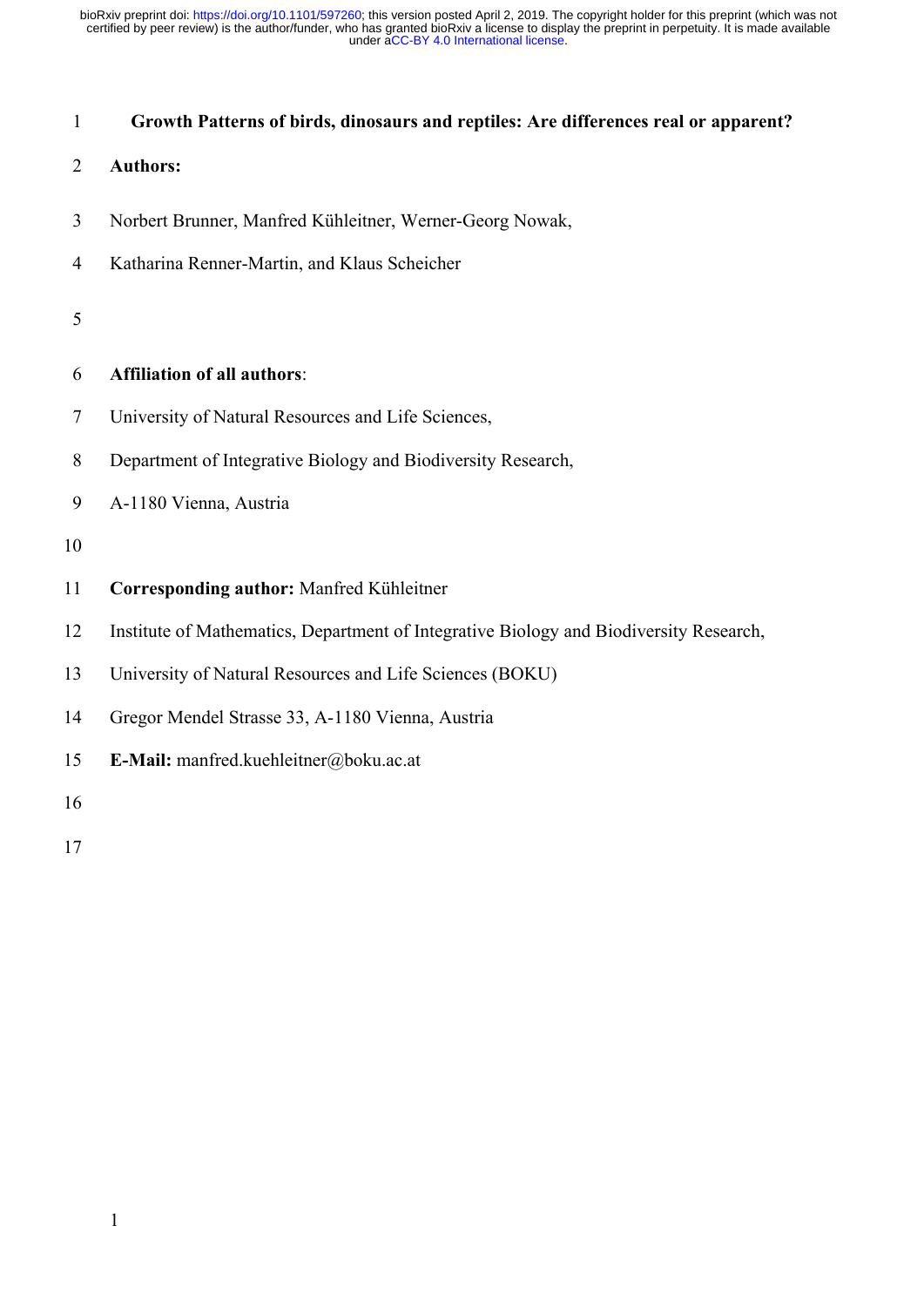#### 18 **Growth Patterns of birds, dinosaurs and reptiles: Are differences real or apparent?**

19

20 **Abstract**. Systematics of animals was done on their appearance or genetics. One can also ask 21 about similarities or differences in the growth pattern. Quantitative studies of the growth of 22 dinosaurs have made possible comparisons with modern animals, such as the discovery that 23 dinosaurs grew in relation to their size faster than modern reptiles. However, these studies 24 relied on only a few growth models. If these models are false, what about the conclusions? 25 This paper fits growth data to a more comprehensive class of models, defined by the von 26 Bertalanffy-Pütter differential equation. Applied to data about dinosaurs, reptiles and birds, 27 the best fitting models confirmed that dinosaurs may have grown faster than alligators. 28 However, compared to modern broiler chicken, this difference was small.

29

30 **Key words**: Bertalanffy-Pütter differential equation, *Tenontosaurustilletti*, *Alligator*  31 *mississippiensis*, Athens Canadian Random Bred strain of *Gallus gallusdomesticus*

- 32
- 33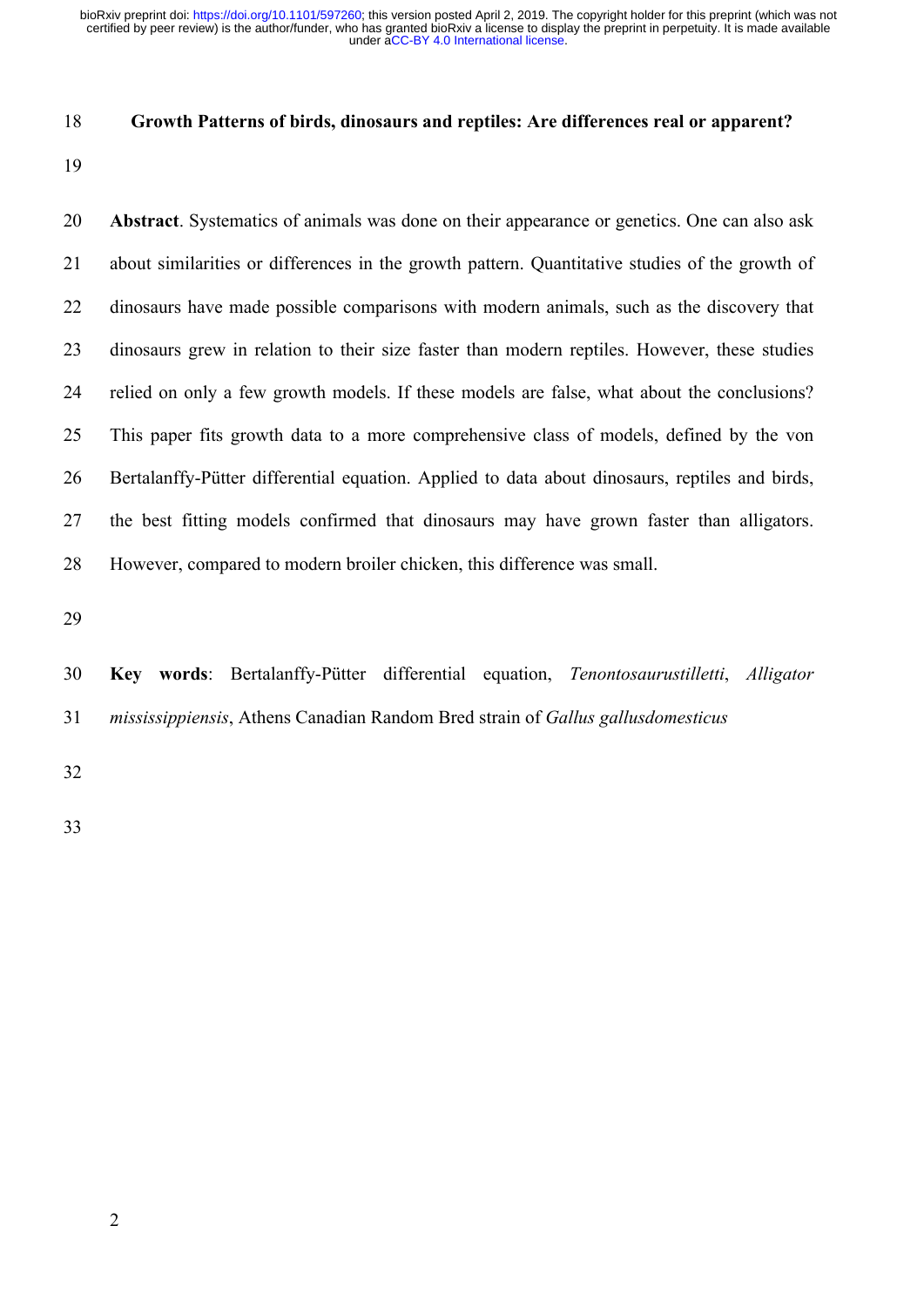#### 34 **1. INTRODUCTION**

35 Mathematical growth models aim at a simplified description of growth in terms of curves that 36 fit well to size-at-age data [1]. As the growth of animals depends on multiple factors, the 37 most-informative data came from controlled studies, where animals were reared under the 38 same conditions and weighed repeatedly during the entire phase of growth. This was feasible 39 e.g. for chicken [2]. By contrast, for wildlife and wild-caught fish, in general for each animal 40 there was only one measurement of mass-at-age. Even with data about thousands of animals 41 there remained considerable uncertainties about the proper choice of the growth model [3]. 42 For extinct species the situation was even worse, as no weighing of body mass was possible 43 for fossils. However, recent approaches led to mathematical growth models for dinosaurs [4] 44 and thereby to a comparison of growth pattern of different species. These quantitative studies 45 have "revolutionized our understanding of dinosaur biology" [5].

46 Growth studies for vertebrates relied on few models only. Examples are the models of Brody 47 [6], von Bertalanffy [7], Gompertz [8], Richards [9, 10], West [11], Verhulst [12] logistic 48 growth, and the generalized Bertalanffy model promoted by Pauly [13].This paper studies the 49 comprehensive class of growth models (1).

$$
50 \qquad m'(t) = p \cdot m(t)^a - q \cdot m(t)^b \qquad (1)
$$

51 It describes growth about mass *m*(*t*) at time *t* and it uses five model parameters, namely the 52 non-negative exponent-pair  $a < b$ , the constants p and q, and the initial mass  $m(0) = m_0 > 0$ :

53 Equation (1) was proposed by Pütter [14] and von Bertalanffy [15]. As shown in Figure 1, the 54 above-mentioned named models are special cases of it, whereby each model corresponds to a 55 different exponent-pair or to a line segment of exponent-pairs. The Gompertz model is a limit 56 case on the diagonal. In view of the exceptional character of the named models, we ask, if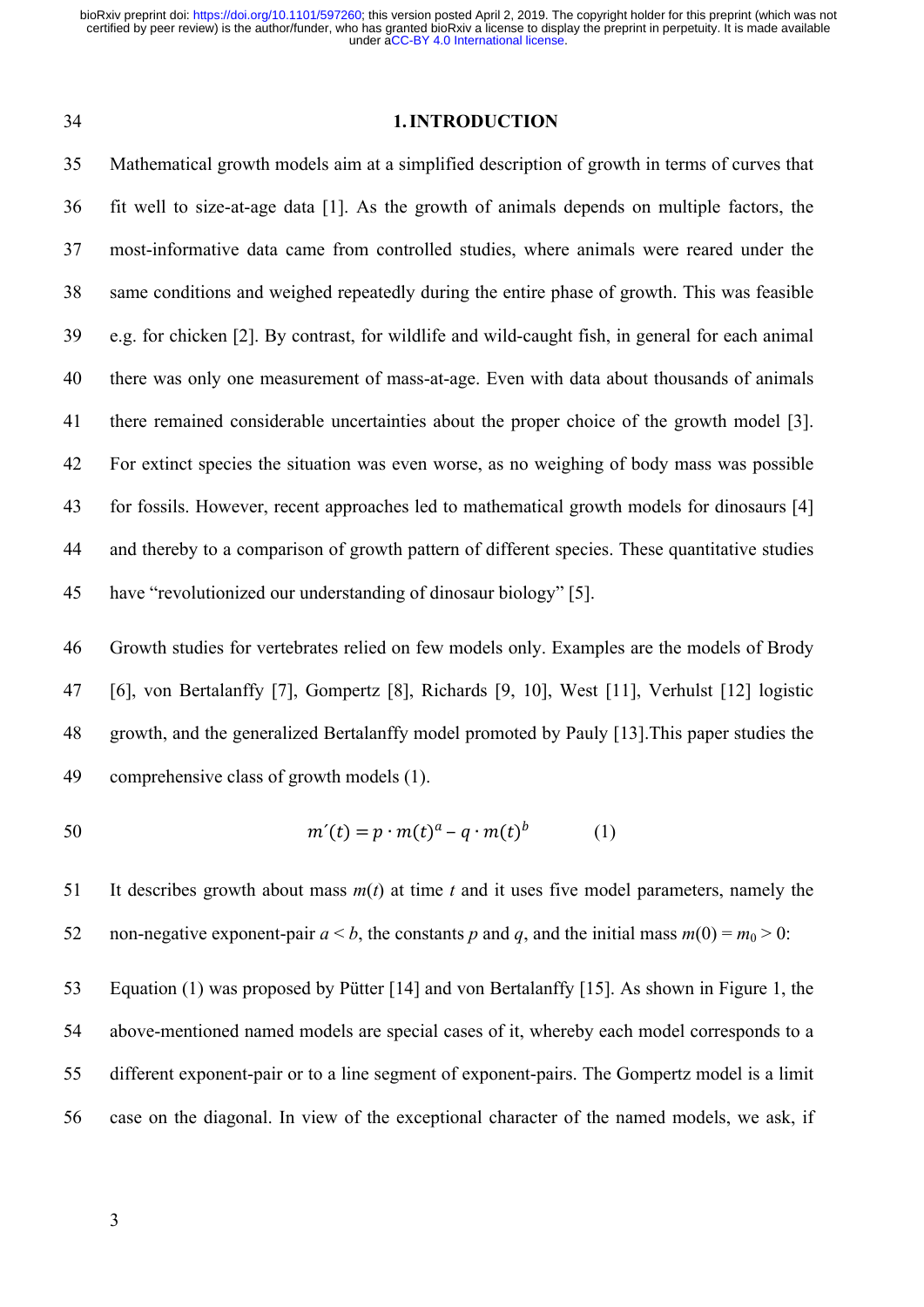- 57 there are other models from the Bertalanffy-Pütter class that describe growth pattern of
- 58 dinosaurs better and thereby allow for more accurate comparisons between different species.



<sup>60</sup> **Figure 1.** Named models (blue) and part of the search-region (yellow) for the exponent-pair of the best 61 fitting growth model.

62 We illustrate these questions by a case study, where we identify growth models from the 63 general class (1) with the best fit to mass-at-age data for a species of dinosaurs 64 (*Tenontosaurus*) and for two modern species of reptiles (alligators) and birds (broiler chicken) 65 that are often compared with dinosaurs. The data were drawn from literature. In view of the 66 need to optimize five parameters, the data-fitting problem led to an optimization problem that 67 hitherto due to numerical instability had been almost intractable, whence practitioners 68 confined the search for best fitting models basically to the above-mentioned named models 69 with mathematically elementary growth curves. Recently, the authors succeeded in 70 developing an advanced optimization method, which allowed to extend the search for the best 71 fitting model, represented by an exponent-pair, to a much larger class of models (e.g. yellow 72 region in Figure 1). The optimization for the present paper searched ca. 30,000-70,000 73 exponent-pairs (i.e. different candidate models) per data-set.

74 Further, in order to study the variability of the exponents, the paper identified the region of 75 near-optimal exponent-pairs. The exponent-pairs of this region could also be used to model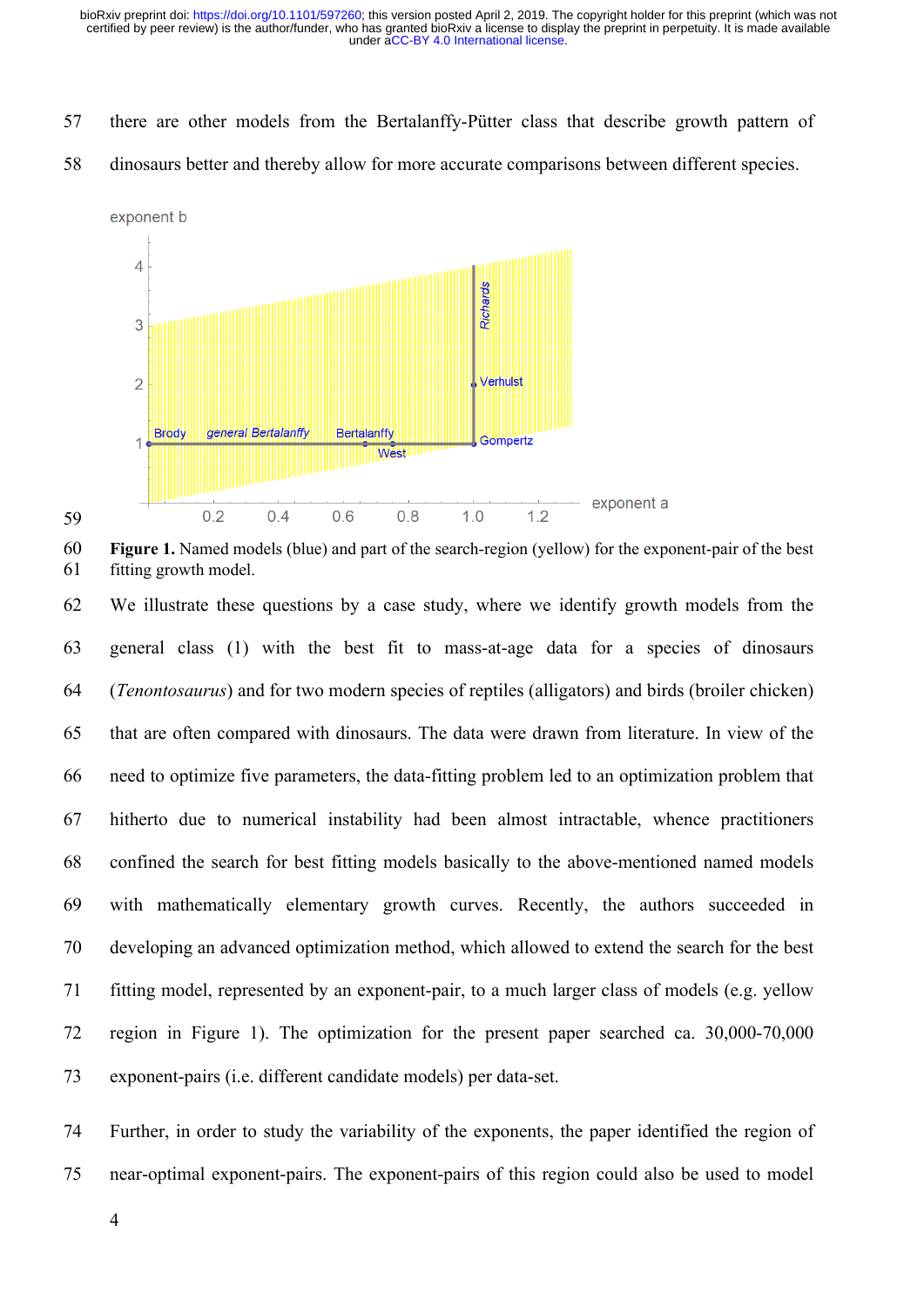76 growth without affecting the fit to the data significantly when the other parameters were 77 optimized.

# 78 **2. METHODS**

79 **Data**: Mass-at-age of *Tenontosaurus tilletti* (twelve data points with mass 23-1102 kg, and 80 age 1-26 years) was from Table 2 of [16]. Mass-at-age of *Alligator mississippiensis* (41 data-81 points with mass 0.1-40.7 kg and age 1-42 years) was retrieved from Figure 3A of that paper. 82 The original source was [17], who over a time-span of forty years captured and partly 83 recaptured ca. 7000 alligators from Loisiana, USA. Mass-at-age of *Gallus gallus domesticus*  84 (28 data points with mass 0.04-2.23 kg and age 0-170 days) came from Table1 of [2]. This 85 table records the average mass-at-age of 217 male chicken of the Athens Canadian Random 86 Bred strain that survived the first 170 days since hatching. They were reared under laboratory 87 conditions and weighed regularly.

88 **Materials**: Data from graphics were retrieved using DigitizeIt of Bormisoft<sup>®</sup>. All data were 89 copied into a spreadsheet (Excel of Microsoft®) and processed in Mathematica 11.3 of 90 Wolfram Research<sup>®</sup>. The output of optimization was exported to a spreadsheet.

91 **Methods**: For chicken, the best fitting growth model and the near-optimal models were 92 identified in [18]. As the paper uses the same approach for the alligator and dinosaur data, the 93 method is only sketched.

94 Assuming a lognormal distribution of mass-at-age (the standard deviation of mass is 95 approximately proportional to mass), the maximum-likelihood model-parameters were 96 estimated. Thereby, the method of least squares was used to fit the logarithmically 97 transformed growth function  $u(t) = \ln(m(t))$  to the logarithmic transformation of mass data. In 98 order to identify both the best fitting and the near-optimal exponent-pairs, for each exponent-99 pair on a grid the other model-parameters were optimized. Thus, using the abbreviation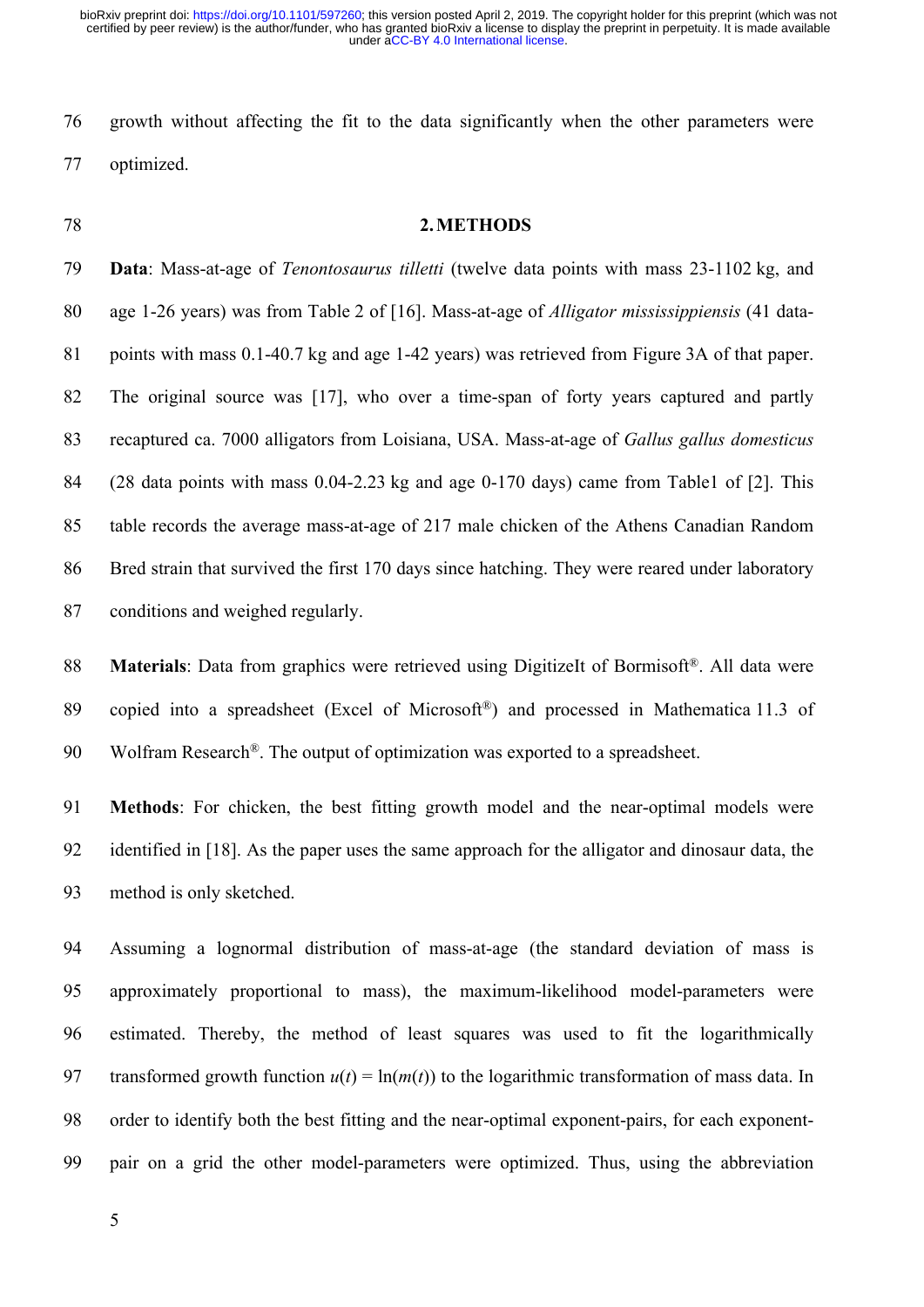100 *SSLE*= sum of squared errors between the logarithm of the growth function and the 101 logarithmically transformed data, the following function (2) on the grid was defined:

102 
$$
SSE_{opt}(a,b) = \min_{m_0,p,q} (SSE), \text{assuming model (1) with exponents } a, b \qquad (2)
$$

103 The optimization of *p*, *q*, *m*<sub>0</sub> used simulated annealing, whereby for a grid point near the 104 diagonal 50,000 annealing steps were used. For the subsequent grid points in the *b*-direction, 105 these outputs were used as starting values and improved in 1,000 annealing steps. The output 106 was exported to a table in the format  $(a, b, m_0, p, q, SSLE_{opt}(a, b))$ . It is provided as a 107 supporting material. An exponent-pair was near-optimal, if its  $SSE_{\text{cont}}(a, b)$  exceeds the least 108 one by less than 5%.

# 109 **3. RESULTS**

110 The graphical representation of the results uses red for chicken, green for alligators and blue 111 for dinosaurs. Figure 2 plots the data and the best fitting growth curves in dimensionless 112 coordinates. Thereby, mass is reported as a fraction of the asymptotic mass *mmax*. Given the 113 best fitting growth model, this is the limit of *m*(*t*), when time approaches infinity. Age is 114 reported as a fraction of "full age" *tfull*, at which 90% of the asymptotic mass is reached. This 115 is used as a proxy for "adulthood". Thereby *mmax* and *tfull* were computed from the best fitting 116 model. Note the similarity of growth in terms of these dimensionless data.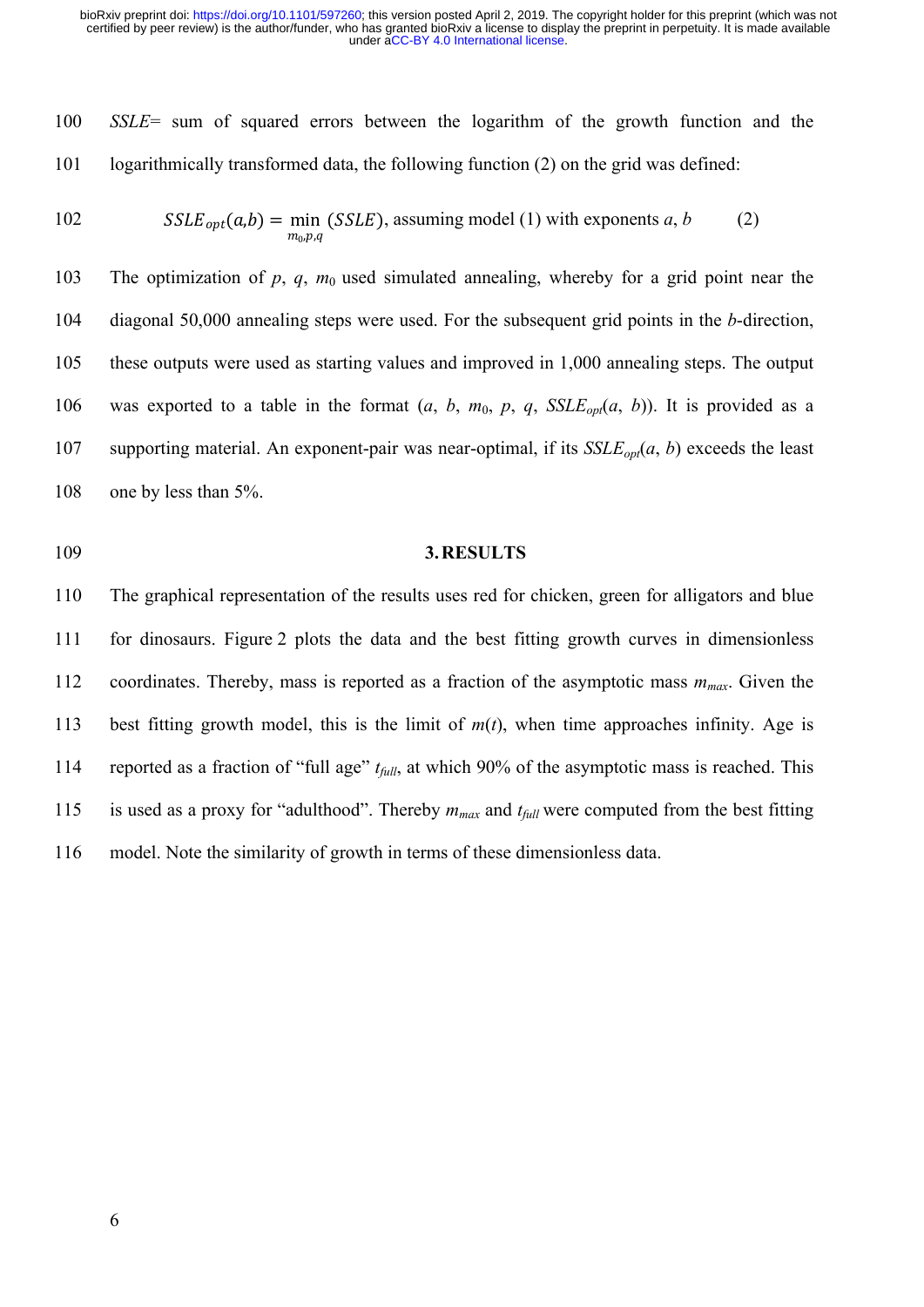

117

118 **Figure 2.** Growth data and best fitting growth curves in dimensionless coordinates (fraction of the 119 asymptotic mass*mmax* at a fraction of the full age*tfull*) for broiler chicken (red), alligators (green) and 120 dinosaurs (blue). For chicken and alligators, but not so for dinosaurs (larger spread of the data), the 121 data differed only slightly from the growth curves. Further, the curves were barely different.

122 For chicken, results quoted from [18], the optimal model parameters (mass in gram, time in 123 days) were  $a = 0.89$ ,  $b = 0.93$ ,  $m_0 = 32.92$  g,  $p = 1.0952$ , and  $q = 0.7988$ . This translated into 124 an asymptotic mass of 2.67 kg, an inflection-point at day 61 with890 g (33% of the 125 asymptotic mass) and the maximal weight gain of 19.9 g/day. For better comparison with 126 dinosaurs, this was a maximal growth rate of 7.3 kg per year. (A dinosaur-year had more 127 days, but these were shorter, whence overall a year covered about the same time span as 128 today.) After 184 days (full age) 90% of the asymptotic mass was reached.

129 For alligators (mass in kg, time in years) the best fit was achieved for  $a = 0.68$ ,  $b = 0.85$ ,  $m_0 =$ 130 158.82 g,  $p = 1.6843$ , and  $q = 0.8882$ . The asymptotic mass was 43.12 kg (slightly above the 131 heaviest data point), the mass at the inflection point was 11.6 kg, i.e. 26% of the asymptotic 132 mass, and the maximal growth rate was 1.78 kg/year at age 9.85 years. The full age of 133 alligators was 36 years.

134 For the dinosaur-data (mass in kg, time in years) the best fit parameters were  $a = 0.8$ ,  $b = 0.9$ , 135 *m*0 = 22.18 kg, *p* = 6.3743, and *q* = 3.1769. The asymptotic mass was 1057.5 kg; this was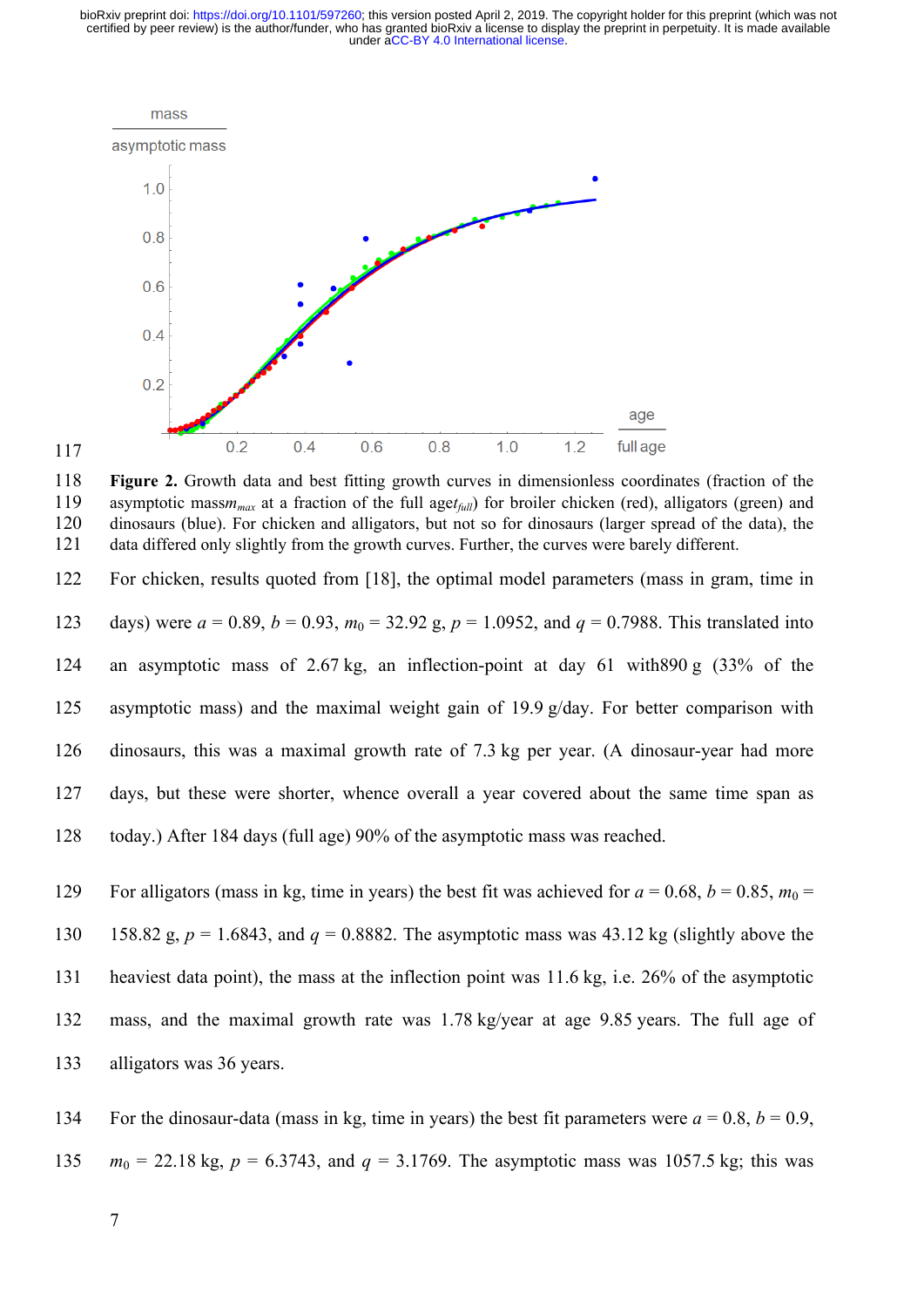- 136 slightly below the maximum mass-estimate of the data. The mass at the inflection point,
- 137 325.7 kg, was 31% of the asymptotic mass. There, at age 6.37 years, the maximal growth rate
- 138 was 72.5 kg/year. Further, 90% of the asymptotic mass was reached with 21 years.





143 Figure 3 plots the optimal and near-optimal exponent-pairs. Despite the similarity of the data 144 in dimensionless coordinates, the optimal exponent-pairs were different. However, due to the 145 larger variance of the dinosaur-data the region of near-optimal exponents for dinosaurs was 146 larger and it included both regions for alligators and chicken. Thus, judging from perspective 147 of dinosaurs, their growth data did not display a systematic difference to modern species, 148 whence there was no fundamental change in the growth pattern.

149 While these findings seem to contradict the consensus that dinosaurs grew faster than modern 150 reptiles [5], Figure 4 compares the growth rates relative to body mass. This displays 151 differences between the species: Well-fed broiler chicken grew more than ten times faster 152 than alligators and dinosaurs. Further, except for a short initial period, dinosaurs grew 153 somewhat faster than alligators. However, these comparisons were done for the best fitting 154 model curves only.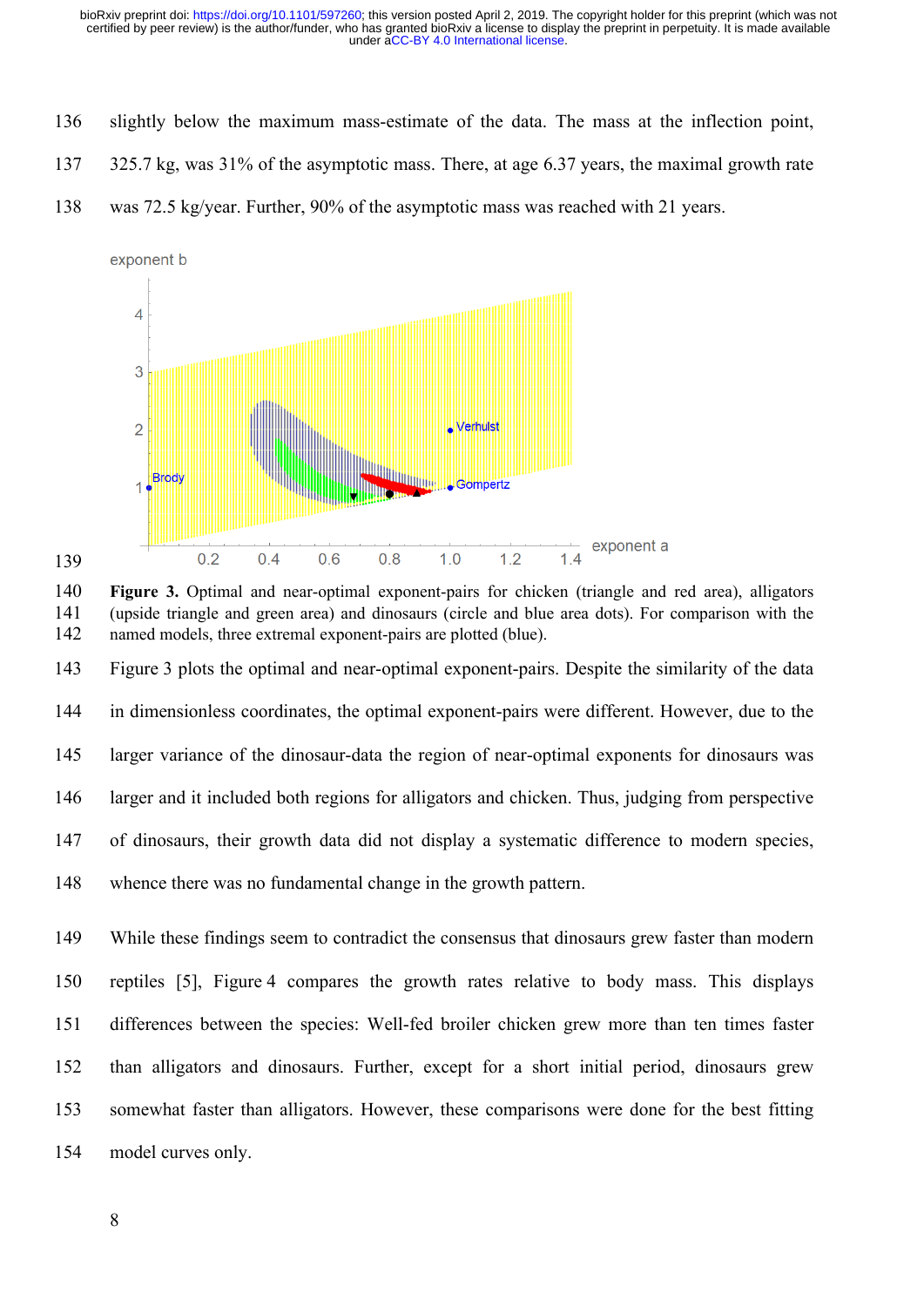



 **Figure 4.** Decadic logarithm of the growth rates relative to body mass for chicken (red), alligators (green) and dinosaurs (blue) with time as a fraction of full age.



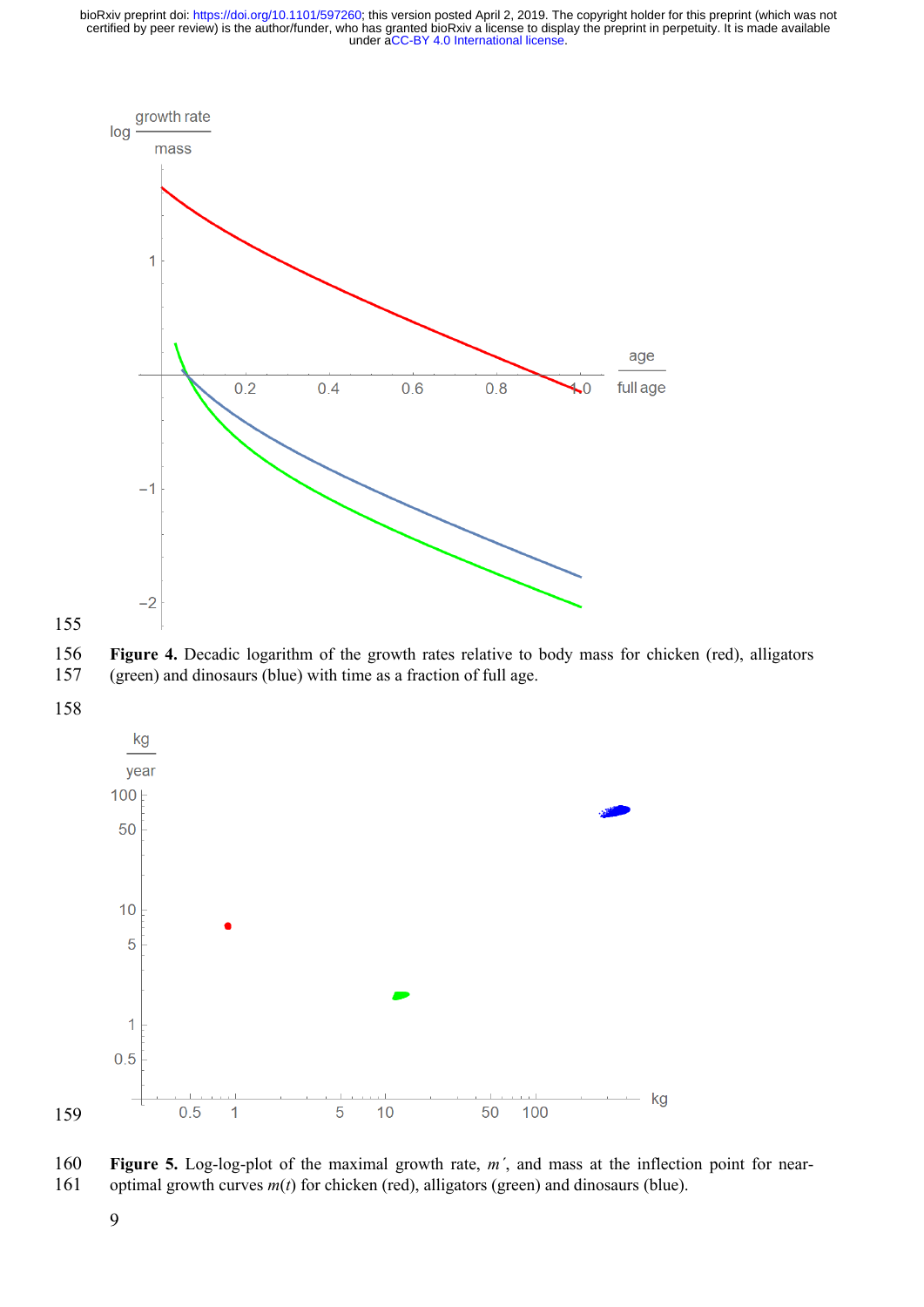162 The maximal growth rate (i.e. *m´* at the inflection point) is another indicator of interest, as in 163 comparisons between species it is used as a proxy for the basal metabolic rate [19]. Figure 5 164 used the near-optimal models to explore, how sensitive this indicator was to the choice of a 165 model: The clouds were the values of *m* and *m´* at the inflection point, where *m*(*t*) was a near-166 optimal growth curve. Apparently, even well-fitting growth curves resulted in inaccurate 167 estimates for the basal metabolic rate.

## 168 **4. DISCUSSION**

169 A large region of near-optimal exponents indicates that data may not carry enough 170 information to differentiate between growth models. For the data about three species of 171 dinosaurs from [16] only *Tenontosaurus* provided feasible data, while those for other species 172 resulted in unreasonably large regions of near-optimal exponent-pairs (i.e. almost every 173 growth model would be near-optimal). The paper therefore did not use these data. However, 174 in view of the inherent uncertainties of estimating the mass of dinosaurs [5], it was surprising 175 that one in three data-sets was suitable.

176 The definition of "full age" to define dimensionless coordinates was somewhat arbitrary. For, 177 using 90% of the asymptotic mass was a compromise of avoiding excessive extrapolation (for 178 some data the maximal observed mass was below the asymptotic mass) and the intent to cover 179 most of the growth phase. Further, for different species the fraction *t*/*tfull* may correspond to 180 different stages of their biological development. However, using this linear transformation 181 was a convenient tool to combine data and growth curves of several species into one plot 182 (Figures 2, 4 and 5). With respect to Figure 4, the faster growth of broiler chicken will also be 183 observed for any nonlinear transformation of time that aims at a proper representation of 184 biological development.

10 185 In Figure 3, the regions of near-optimal exponents displayed fuzzy boundaries and points 186 close to the diagonal were not connected to the regions. This was caused by the optimization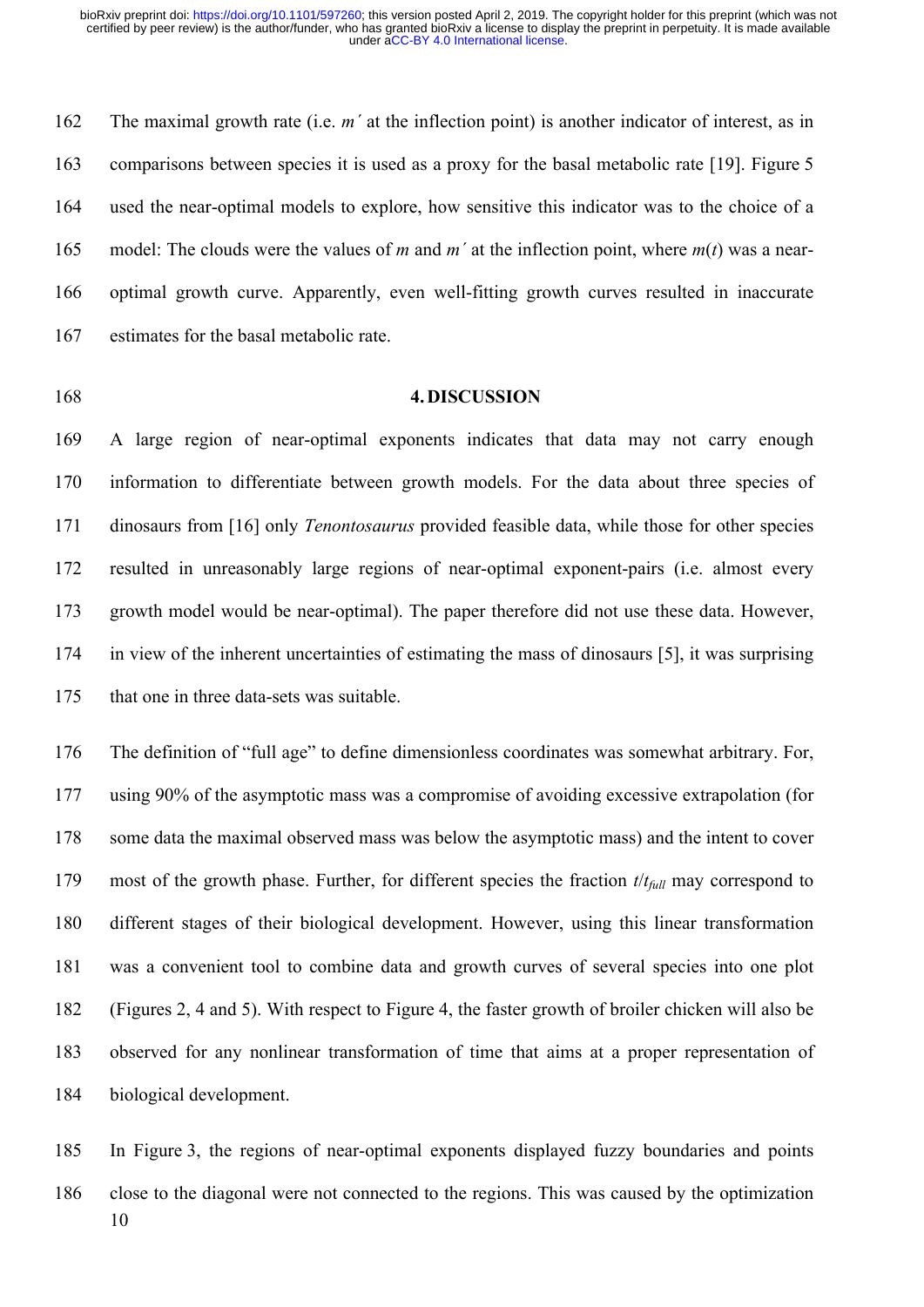187 strategy, a high number of annealing steps for points next to the diagonal and few steps 188 thereafter. (This speeded up computations.) However, despite these deficiencies the 189 visualization of the near-optimal exponents verified the optimal character of the optimal 190 exponent-pairs. As is evident from this figure, the optimal exponent-pairs were quite remote 191 from the exponent-pairs for the named models which are more common in growth studies. 192 However, in fish-biology it has long been accepted that exponent-pairs (*a*, *b*) with *a*< 1 and *b*  $193 = 1$  might be better compatible with biological constraints for growth; e.g. the growth of gill 194 surface area relative to mass growth [13]. Recently, also exponents *b* < 1 were considered as 195 biologically meaningful [20]. Thus, the use of general exponent-pairs was also motivated by 196 biological considerations.

#### 197 **5. CONCLUSION**

198 While it is generally acknowledged that mass-at-age estimates for dinosaurs are highly 199 uncertain, a data-set for *Tenontosaurus* allowed for the identification of a best fitting growth 200 model within the comprehensive class of Bertalanffy-Pütter models (1). However, data 201 uncertainty did not allow to conclude that the dinosaur-data would need a different exponent-202 pair (model) than modern alligators or birds. On the contrary, displaying the data in 203 dimensionless coordinates did not indicate notable differences. Also, the best-fitting growth 204 curves did barely differ. Yet, there was a difference in the relative growth rate, i.e. growth rate 205 over mass. Thereby, modern broiler chicken grew much faster than dinosaurs or alligators and 206 (keeping in mind the uncertainty of mass estimation) dinosaurs may grow faster than 207 alligators. However, the growth rate is a measure that cannot be observed directly from the 208 data; it is derived from a growth model and depends on what model is selected. This was 209 demonstrated for the maximal growth rate, which varied considerably even for growth curves 210 that fitted well to the data.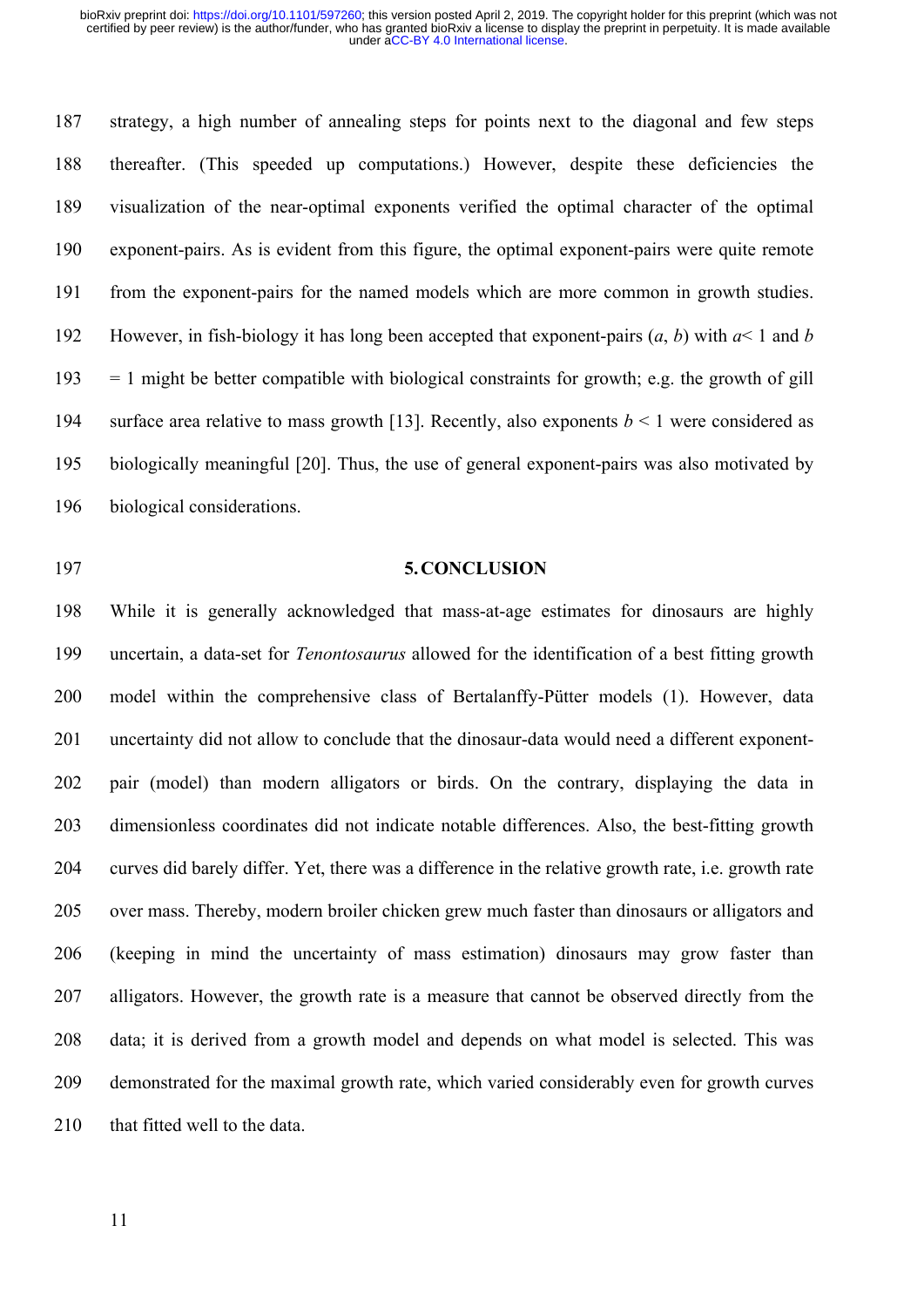| 211 | <b>6. REFERENCES</b>                                                                       |
|-----|--------------------------------------------------------------------------------------------|
| 212 | [1] Kahm, M., G. Hasenbrink, H. Lichtenberg-Frate, J. Ludwig, and M. Kschischo. 2010.      |
| 213 | Fitting Biological Growth Curves with R. Journal of Statistical Software, 33: 1-21.        |
| 214 | [2] Aggrey, S.E. 2002. Comparison of Three Nonlinear and Spline Regression Models for      |
| 215 | Describing Chicken Growth Curves. Poultry Sciences, 81:1782-1788.                          |
| 216 | [3] Renner-Martin, K., N. Brunner, M. Kühleitner, W.G. Nowak, and K. Scheicher. 2018.      |
| 217 | Optimal and near-optimal exponent-pairs for the Bertalanffy-Pütter growth model. PeerJ     |
| 218 | 6: e5973.                                                                                  |
| 219 | [4] Lee, A.H., A.K. Huttenlocker, K. Padian, and H.N. Woodward. 2013. Analysis of Growth   |
| 220 | Rates. In Padian, K. and E.T. Lamm (eds.) Bone histology of Fossil Tetrapods: Advancing    |
| 221 | Methods, Analysis and Interpretation. UCLA Press: Berkeley, USA, pp. 217-251.              |
| 222 | [5] Erickson, G.M. (2014). On Dinosaur Growth. Annual Review of Earth and Planetary        |
| 223 | Sciences, 42: 675-697.                                                                     |
| 224 | [6] Brody, S. (1945) Bioenergetics and growth. Hafner Publ. Comp.: New York, NY, USA.      |
| 225 | [7] Bertalanffy, L.v. (1949) Problems of organic growth. Nature 163: 156-158.              |
| 226 | [8] Gompertz, B. (1832) On the Nature of the Function Expressive of the Law of Human       |
| 227 | Mortality, and on a New Mode of Determining the Value of Life Contingencies. Philos.       |
| 228 | Trans. R. Soc. London 123: 513-585.                                                        |
| 229 | [9] Richards, F.J. (1959) A Flexible Growth Function for Empirical Use. Journal of         |
| 230 | Experimental Botany 10: 290-300.                                                           |
| 231 | [10] Tjørve, M.C., and E. Tjørve. 2017. The use of Gompertz models in growth analyses,     |
| 232 | and new Gompertz-model approach: An addition to the Unified Richards family. PLoS          |
| 233 | ONE 12(6):e0178691.                                                                        |
| 234 | [11] West, G.B., Brown, J.H., Enquist, B.J. (2001) A general model for ontogenetic growth. |
| 235 | Nature 413: 628-631.                                                                       |